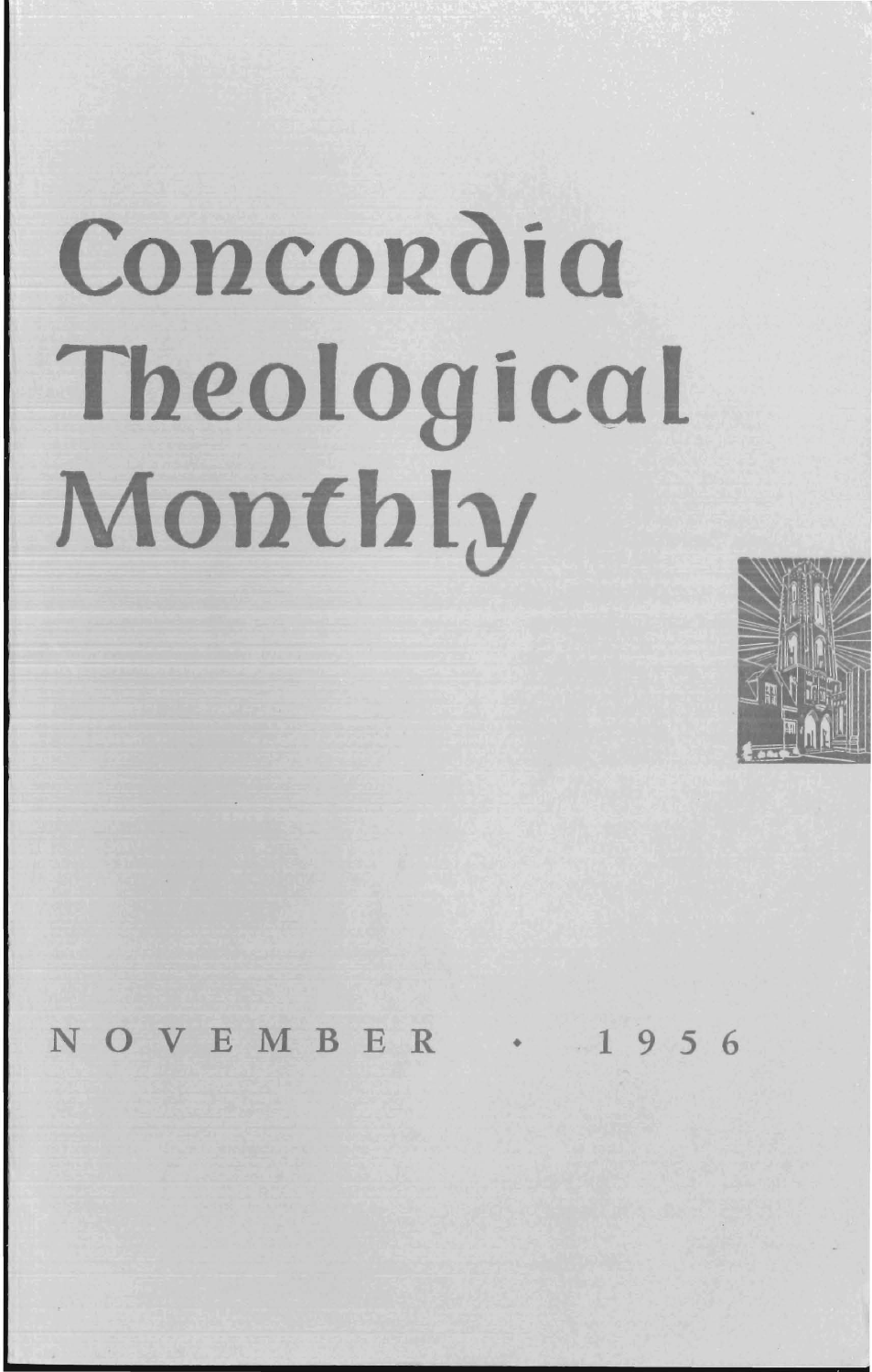## THESES ON PRINCIPLES GOVERNING CO-OPERATION BETWEEN CHURCHES NOT IN CHURCH FELLOWSHIP

[EDITORIAL NOTE: These theses appeared in the *Australian Lutheran,*  June 27, 1956. Since the question of membership in the Lutheran World Federation plays a large part in the final negotiations for unity between the United Evangelical Lutheran Church of Australia, in communion with the American Lutheran Church, and the Evangelical Lutheran Church of Australia, in communion with The Lutheran Church - Missouri Synod, our readers will be interested in the principles set forth in these theses.]

In February, 1953, Dr. Hebart submitted a draft of "Preliminary Considerations on Principles Governing Co-operation with Other Churches, with Whom There Is No Church Fellowship," to the Intersynodical Committees. These were considered at the Joint Meeting on March 8, 1953. Dr. Hoopmann and Pastor J. Riedel presented other drafts on theses in June, 1953. Consideration of these various drafts at other Joint Meetings and at Sub-Committee meetings in 1953 and 1954 resulted in the adoption of theses on Principles Governing Cooperation Between Churches Not in Church Fellowship, on January 28, 1954, and on April 29, 1954. These theses were duplicated and circulated amongst the ministry. The theses were again taken up for consideration in May and June, 1956, and were adopted on June 14, 1956, in the following form.

By resolution of the Joint Intersynodical Committees they are being published in the church papers. S. HEBART

F. J. H. BLAESS

1. When co-operating with Churches with which we are not in pulpit and altar fellowship we dare not violate either the Word of God as the *norma normans* or the Lutheran Confessions as the *norma normata.* 

2. There can be no co-operation of any kind by us with any Church, if such co-operation would have the characteristic of "unionism," if such co-operation on our part is or implies:

- (a) failure to confess the whole truth of the divine Word;
- (b) failure to reject or denounce opposing error;
- ( c) assigning to error equal right with truth;
- (d) creating the impression of unity in the faith or of church fellowship where it does not exist.
- 3. (a) Where there is no violation of the Biblical principles of truth and love, we can confer or co-operate with Churches,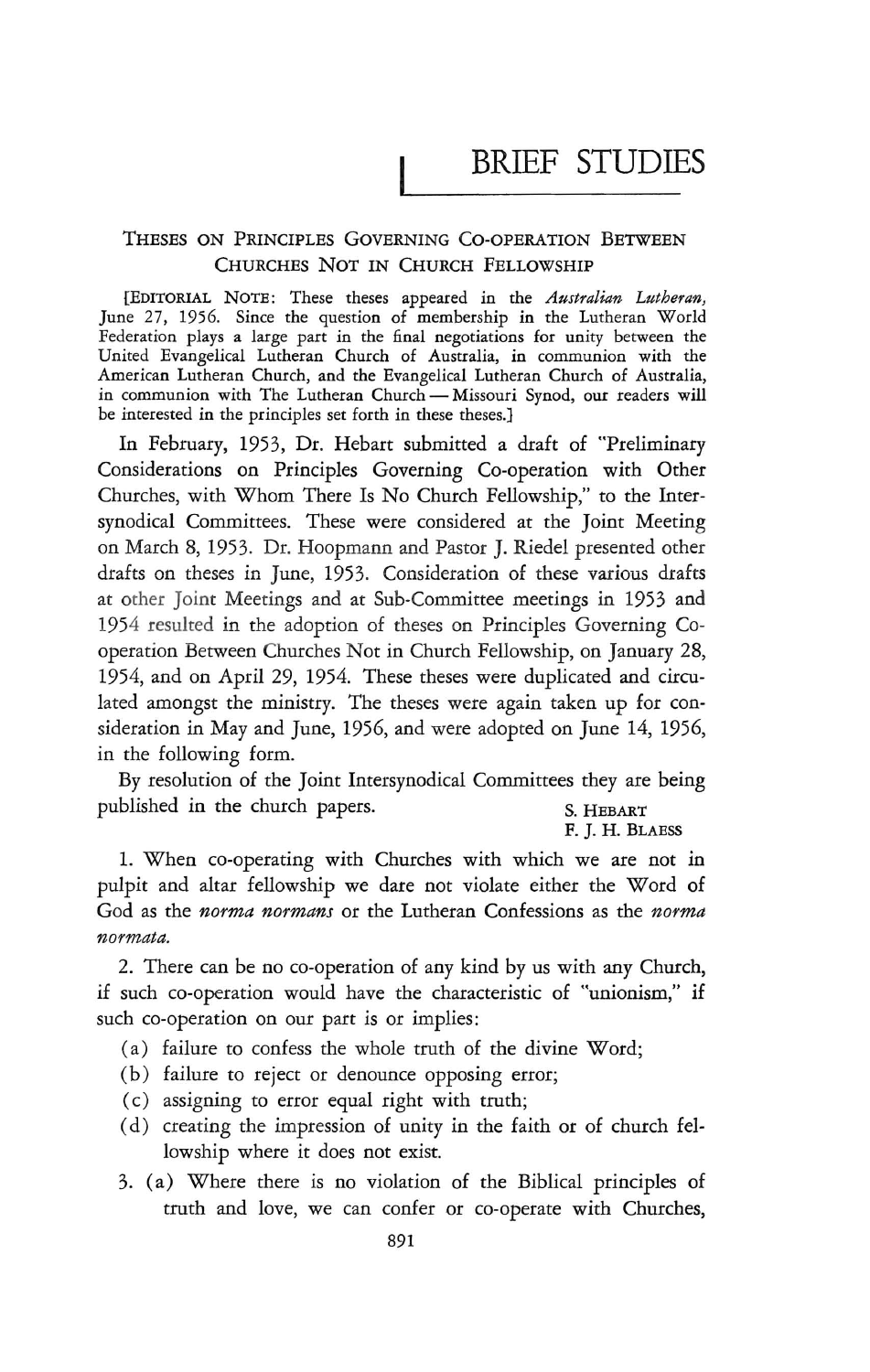with which we are not in church fellowship, for the purpose of establishing unity on the basis of the Word of God.

(b) We may further co-operate with any Christian Church in matters of common interest, such as: legal status of the clergy, questions concerning marriage laws, religious instruction in schools, translation of the Bible, protection of Church property, caring for the physical welfare of the poor and the needy, etc., provided always that the objects of such co-operation do not require a common doctrinal basis or presuppose a basis which does not exist (cf. Theses of Agreement II, 2).

4. Lutheran Churches not in church fellowship with one another may join together in a federation provided that

- (a) the purpose of the federation is not contrary to the Scriptures and clearly defined;
- (b) a constitution in keeping with the purpose is drawn up;
- ( c) the constitution is adhered to.

5. A Lutheran Church can under no circumstances join a federation or council of Churches, composed of Churches with which it is not in fellowship, if this federation or council as such pursues aims that presuppose a common faith and confession in harmony with the Holy Scriptures and the Confessions of the Lutheran Church.

6. If the federation or council has an unscriptural or unionistic basis and aim, affiliation with such a federation or council of Churches can never be justified on the plea that the federation is a federation or council, and that all constituent bodies remain autonomous.

7. If membership in a federation is impossible for reasons stated above, a consultative relationship may be possible for Churches which for conscience' sake cannot be members. They may become members, when the position is satisfactorily rectified.

## *Responsibility and Co-Responsibility*

8. Lutheran Churches in full church fellowship with each other, which are bound by the common bond of the Lutheran Confessions, have co-responsibility for all public teaching and practice in each of them.

9. Lutheran Churches not in church fellowship with one another, which nevertheless in common acknowledge the Lutheran Confessions as their Confessions, have a moral responsibility towards one another, for all public teaching and practice in each of them, within the limits of their knowledge and the opportunity and power to bear witness.

10. A member-church of a federation of Lutheran Churches has responsibility for the actions and omissions of the federation in all those